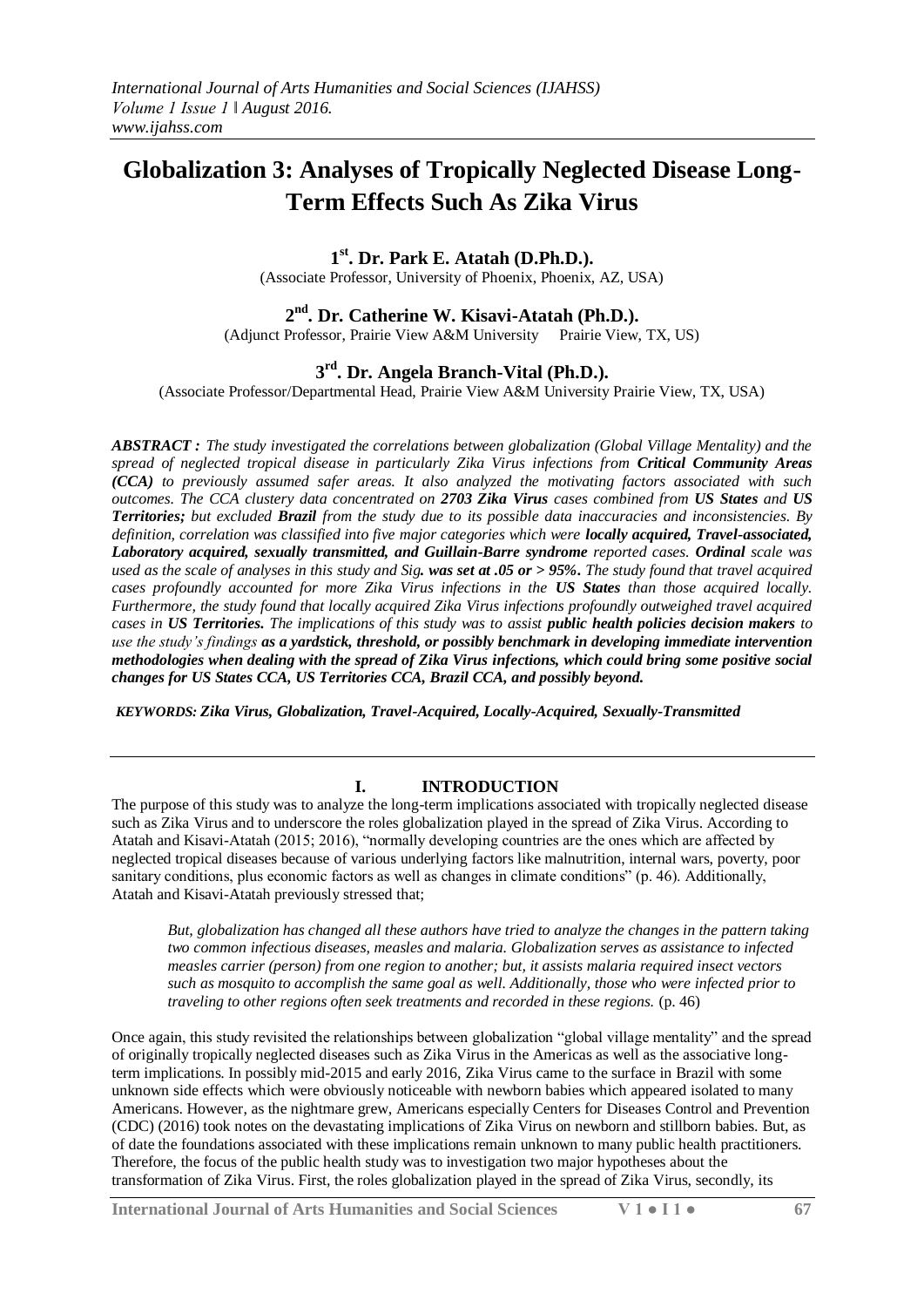associative motivating factors that spread Zika Virus. Zika Virus has a long history in a remote African forest according to literature. In fact, the history of this tropically neglected disease such as Zika Virus has been overlooked for approximately 70 years; to be specific since 1947. However, it resurfaces appeared to be stronger than ever and the world is beginning to pay some undivided unequivocal attention to this phenomenon of the "old but new normal" when dealing with the fundamental misunderstanding of tropically neglected diseases such as Zika Virus. Therefore, the focus of this study was to investigate the roles globalization (Global Village Mentality) plays in the spread of Zika Virus infections and the analyses of its motivating factors of this emerging phenomenon.

#### **II. Literature Review and History of Zika Virus**

As health care practitioners, we can no longer practice medicine, view health, or continue to use the same modalities or methodologies to address public health concerns (Atatah & Kisavi-Atatah, 2015; 2016). They stressed that public health practitioners to date should be concerned on how various diseases or infections can easily be imported from one region to another. As such, the mentality held by many public health personalities of ignoring certain infections found in many remote parts of the world is one that needs to be abandoned. This mentality fell under social construction of reality theory. For example, Zasshi (1968) warned that public health officials should not and cannot ignore the dangers of importation of infectious diseases such as Zika Virus. Interestingly, that was in 1968; which was almost 48 years ago. Surprisingly, neglecting tropical diseases such Zika Virus among others to mention a few is still the matter of today as it threatens unimaginable boundaries such Zika Virus resurfacing Brazil and threatens the Americas and even the United States of America.

Additionally, failing to address any new health threats in any part of the world can eventually impact the health of many areas including those in the western world. For example, recently the health care world has been shaken beyond imaginary measures with infections such as Ebola, Chikungunya virus, and most recently Zika virus. Furthermore, it has been argued that the paradigm with these assumptions that tropical diseases such as Zika Virus, Ebola, Dengue Fever, and Chikungunya virus cannot be realized in Western World has been proven to be a faulty, default, or thinking error (see Atatah & Atatah 2015;2016). A faulty, default, or thinking error fell under the Atatah and Kisavi-Atatah (2016) assumption about "the paradigm of life" as we look into infectious diseases which we have been intentionally neglected for tens or possibly hundreds of years. In 2016 for example, Atatah and Kisavi-Atatah while investigating Ebola's globalization relationship to the paradigm of life, they stress that;

*The paradigm of life is the internalization of the factorized intrinsic of the presences; while the past is the externalization of the factorized extrinsic of the occurrences. However, the fundamental measurements or the factorizations of the actual futures are always ruled by mildness, moderateness, or severances of the unknowns, undefined, and unmarked rulers; who are always accompanied with or by humanistic skepticisms" (para. 1). And, that is the "Paradigm of Life" when dealing with EBOLA in 2014 and 2015; yet, its future still remains a humanistic skepticisms' quagmire. (p. 10)*

This is yet the case with Zika Virus as the investigations associated with it progress; but it appears that we have forgotten about Ebola which decimated West Africa in 2014 and 2015 and threatened the Western World alike.

For Example, Ebola infection to date continues to impact the health of many in Africa (CDC, 2016). United States, a country otherwise considered to safe from Ebola left many public health officials caught off guard when Ebola was imported to the United States in 2014 (Centers of Disease Control and Prevention CDC, 2014). Medical personalities were forced to act quickly by creating intervention measures which included training as well as learning how to use prepared equipment in order to stop Ebola in its tracts before becoming a public health nightmare in the United States (Higginbotham, 2014). The health care implications of the Zika virus to future generations are also one that cannot be overlooked. Fetus affected by the Zika virus suffers devastating long term health implications (McKenna, 2016). As such, the purpose of this scientific research study was to address the roles as well as the responsibilities of public health works at any capacity in effectively addressing public health concerns from onset prior to becoming an out of control public health catastrophe. Additionally, this research will also address the financial health implications associated with failure to address discovered health concerns in remote countries before reaching a serious health challenge to the rest of the world.

Zika virus was initially discovered in Uganda in 1947 by scientists who were interested in researching yellow fever. However, since few concerns could be confirmed in Africa and Southeast Asia over the years which posed limited health problems to many, no major health intervention was initiated (Zika Virus Net.Com, 2016). Ebola was initially discovered in Congo as well in Africa (Centers for Disease Control and Prevention CDC,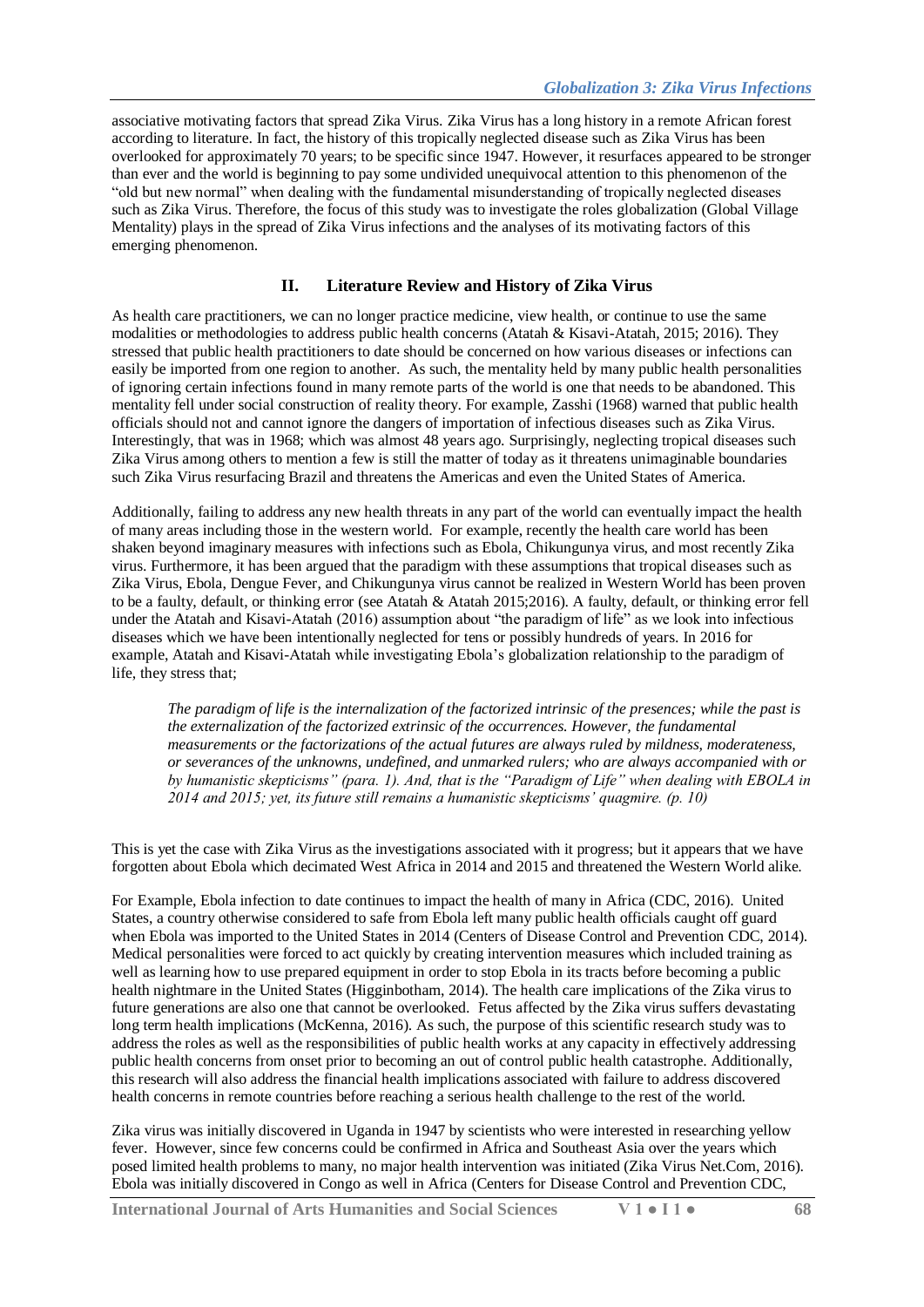2016). Similarly, public health personalities abandoned Ebola as it was viewed as an infection that did not pose any significant health problems to any, as such, it was not important enough for any efforts to be initiated to address any additional intervention measures to tackle Ebola. According to Centers for Disease Control and Prevention CDC (2016), unfortunately no vaccine exits to treat or control the Zika virus or Ebola. While public health officials all over the world continue to be tasked in addressing Ebola infection, the Zika virus has now posed new health challenges that pose additional challenges to health care practitioner worldwide. Unfortunately to date Ebola and Zika virus have and they continue to pose great challenges to public health domestically as well as possibly internationally. The objectives of this study are to understand the roles importation "globalization" of the Zika virus plays and its impact on public health policies.

Generally, Zika Virus has been systematically eliminated in many Tropical countries and defined as simple fever like infection that had little effects on human. However recently, the Foundation News reports has drawn attention to the spread of Zika in Latin America and the Caribbean Foundation Thomson Reuters "FACTBOX" (2016). The countries and territories that have been identified by the **[Pan American Health](https://en.wikipedia.org/wiki/Pan_American_Health_Organisation)  [Organization](https://en.wikipedia.org/wiki/Pan_American_Health_Organisation) (PAHO)** as having experienced "local Zika virus transmission" are Barbados, Bolivia, Brazil, Colombia, the Dominican Republic, Ecuador, El Salvador, French Guiana, Guatemala, Guadeloupe, Guyana, Haiti, Honduras, Martinique, Mexico, Panama, Paraguay, Puerto Rico, Saint Martin, Suriname, and Venezuela just to mention a few (Mitchell, 2016; 2016). The outbreak of Zika Virus 2015 and 2016 is unknown ever and the solutions for this outbreak is still far away. As complicated as it maybe, history has it that the recent identification of human transmission of Zika Virus was in 2009.

According to Foy el. (2011), in 2009 Brian Foy, a biologist from the Arthropod-borne and Infectious Diseases Laboratory at [Colorado State University,](https://en.wikipedia.org/wiki/Colorado_State_University) [sexually transmitted](https://en.wikipedia.org/wiki/Sexually_transmitted_infection) Zika virus infection to his wife. He visited [Senegal](https://en.wikipedia.org/wiki/Senegal) to study mosquitoes and was bitten on a number of occasions. A few days after returning to the United States, he fell ill with Zika, but not before having had unprotected intercourse with his wife. She subsequently showed symptoms of Zika infection with extreme sensitivity to light. Foy is the first person known to have passed on an insect-borne virus to another human by sexual contact. (Foy et al., 2011; Enserink, 2011) The unknowns associated with Zika Virus unfolded for the first time since 1947. Additionally, complications continued because in 2015, Zika virus RNA was detected in the amniotic fluid of two fetuses, indicating that it had crossed the placenta and could cause fetal infection. Vogel (2015), on 20 January 2016, scientists from the state of Paraná, Brazil, detected genetic material of Zika virus in the placenta of a woman who had undergone an abortion due to the fetus's [microcephaly,](https://en.wikipedia.org/wiki/Microcephaly) which confirmed that the virus is able to pass the placenta. (see Globo.com, 2016; BBC, 2016; CDC, 2016; Oliveira Melo et al., 2016). Thereafter, Brazil was considered as the **Critical Community Area (CCA)** when dealing with tropically neglected diseases such **Zika Virus,** Measles, Malaria, and Ebola just to mention a few (see Atatah & Kisavi-Atatah, 2015; 2016). The question of globalization now becomes an issue in understanding the correlation between easy accessible transportation to the CCA and the importation of Zika Virus to previously presume safer areas outside CCA and that was the focus of this study.

There is no doubt that Zika Virus surfacing time was and it is as bad as it can be. For example, Plans were announced by the authorities in [Rio de Janeiro,](https://en.wikipedia.org/wiki/Rio_de_Janeiro) Brazil, to try to prevent the spread of the Zika virus during the [2016 Summer Olympic Games](https://en.wikipedia.org/wiki/2016_Summer_Olympic_Games) in that city (BBC, 2016). It is a fact that Zika Virus making it to the Olympic venues, even before the World Classed Athletes, looks like a fundamental misfortune for the Brazilian Olympic Committee members, most especially for all Brazilians, and the Americans. In fact, it is mind bugging to go to Brazil to showcase one's athletic skills, only worry about mosquitoes' Zika Virus infections and transmissions in the back of your mind as you prepare for the world classed competitions. How back can it get? This is a lingering question in the minds of the "Brazil 2016" Olympiads, their countries, and most significantly, in the minds of their families. As a matter of fact, countries are symmetrically thinking about withdrawing of the "Brazil 2016 Olympic"; all because of Zika Virus.

Finally, according to the CDC (2016), Brazilian health authorities reported more than 3,500 microcephaly cases between October 2015 and January 2016. Some of the affected infants have had a severe type of microcephaly and some have died. The full spectrum of outcomes that might be associated with infection during pregnancy and the factors that might increase risk to the fetus are not yet fully understood. More studies are planned to learn more about the risks of Zika virus infection during pregnancy. In the worst affected region of Brazil approximately 1% of newborns are suspected of microcephaly (Nina, 2016; ECDC, 2016; CDC, 2016). These were infantry data because in June 2016, the total numbers remained unknown; but the growth is obviously expected because Zika Virus is not just an epidemic, it is a disturbing phenomenon with no answers. To start understanding it, this study looked into two major hypotheses. These hypotheses were (1) Does globalization (Global Village Mentality) has any correlation with Zika Virus infection? (2) What are the motivating factors behind the correlation between globalization and Zika Virus infections? These were the two hypotheses investigated in this study.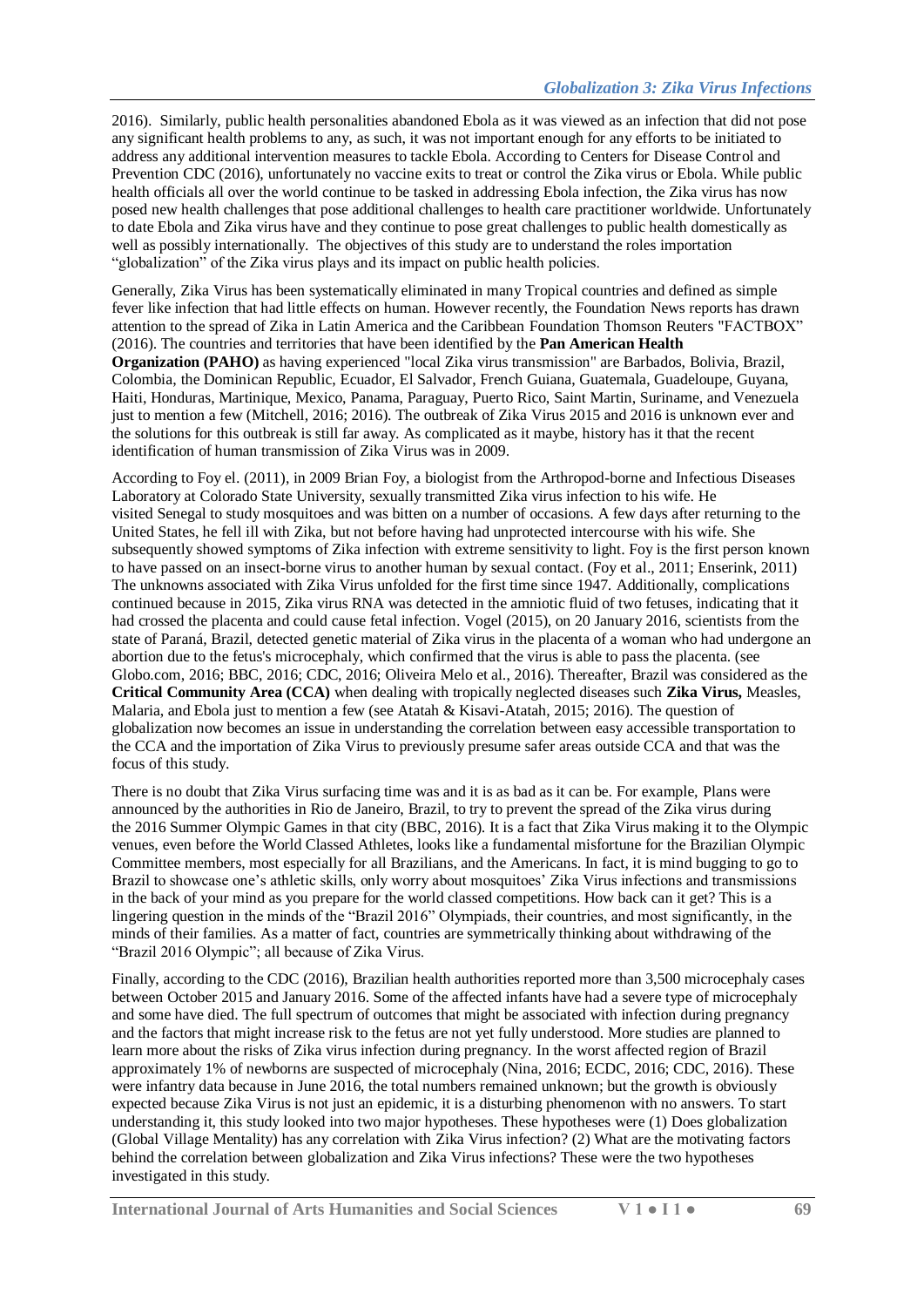#### **III. Theoretical Framework**

This study used **Social Construction of the Ideology of Reality Theory** as a lens of analyses which stipulated that error thinking, faulty errors, default errors, gossips, false perceptions, assumptions, and presumptions lead to the creation of ineffective, inefficient, and in proficient public social policies (Berger & Luckmann, 1966). It is factual that since 1947, Zika Virus has been neglected as a tropical disease and a tropical problem by the Western World collectively. As sad as it may be, the "**internal intervals statistical inconsistencies' differences**" in-between and even in-within Tropical leaders for generations, overwhelmingly compounded an already "SAD" situation such as Zika Virus. However, the 2015 and 2016 recent effects of Zika Virus implications have reemphasized and revisited the actual definition of social policies' defaults behind Zika Virus as a social construction or even a reconstruction of the ideology of reality theory. The question now becomes does the ideology behind the overwhelming generational neglect of Zika Virus for almost 70 years falls under the practical definition of **social construction of the ideology of reality theory?** Hence this theory was singularly selected for this study.

#### **IV. Methodology**

This study investigated Zika Virus globalization "Global Village Mentality" roles using Non-Experimental Descriptive design measurements concentrating on Zika Virus active secondary data extracted from CDC (2016) records. The extracted data comprises of data from **January 2016 to June 30, 2016.** These measurements concentrated on general descriptive statistics, percentile values, central tendencies, dispersions, and distribution of data, along with one-way sample statistics test, and a confidence interval differences test. Ordinal scale was used as the scale of measurement in this study. As stipulated previously, Non-Experimental Descriptive study relies on the statistical analyses of existing secondary data, through comprehensive measurements of the above mentioned measurements' perimeters (see Creswell, 2009; Miller, 1981; Morrow, 2011; Frankfort-Nachmias & Nachmias, 2000; 2008; Atatah & Kisavi Atatah, 2015; 2016). These data analyses examined the overall status of Zika Virus cases in these 2 major classifications which were the United States of America (US) States and the United States of America (US) Territories (see below for classification of data) according to CDC 2016 data.

# **V. Data Collection and Classification**

Collected data for this study were classified by CDC into two major areas excluding the number one active country which was and still Brazil in this study. Brazil was and is classified as an active Critical Community Area (CCA) because it was almost impossible to collect and analyze accurate data in CCA hence Brazil was excluded from this study. The classified two major areas in this study were **US States** which comprises of the 50 states ranging from **Alabama to Wisconsin** and **US Territories** which comprised of **American Samoa, Puerto Rico, and the US Virgin Islands** (see CDC, 2016).

**1.1.** Classifications were divided into five major Zika Virus infection cases and these cases were;

- A. Locally acquired mosquito-borne cases reported
- B. Travel-associated cases reported
- C. Laboratory acquired cases reported
- D. Sexually transmitted cases reported; and
- E. Guillain-Barre syndrome

These cases were applicable for the **US States** and the **US Territories** in this study which collectively accounted for **2703 Zika Virus** cases combined. In fact, since all needed secondary data were available from January to June 2016, **Atatah et al. (2013), Statistical Significant Differences Multiplier (SSDM)** was not necessary for future data projections or estimations in this study. Above all, the definition of the classified data was as statistically simplified as it gets.

#### **1.2. Hypotheses**

This study hypothesized two major hypotheses which were;

- **1.** Does globalization (Global Village Mentality) has any correlation with Zika Virus infections?
- **2.** What are the motivating factors behind the correlation between globalization and Zika Virus infections?

# **VI. Data Analyses of the Study**

As previously stated above, the fundamental history and resurface of Zika Virus became known to the public possibly worldwide in January 2016 and its humanistic metamorphoses remain unknown. However, this study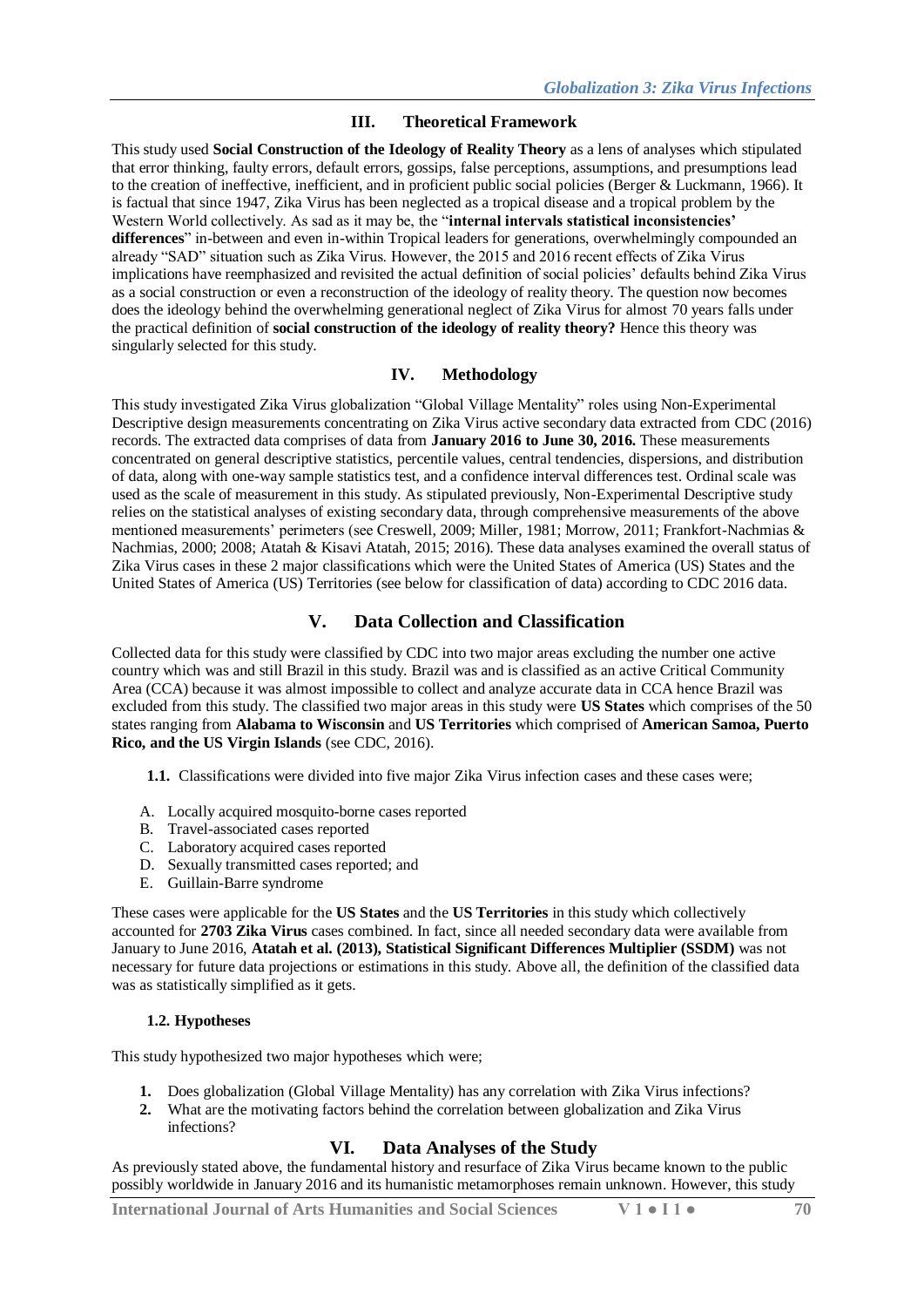simply physically identified the mosquitoes responsible for the spread of many diseases such as Dengue Fever, Chikungunma, and in particularly Zika Virus.

#### **Sample 1. Aedes Mosquitoes**



*Aedes* mosquitoes transmit Chikungunya virus to people. These types of mosquitoes are found throughout most of the world even in the US States and US Territories. However, as slightly different they may look, there are practically responsible for the transmission of diseases such as Dengue Fever, Chikungunya Virus, and as well as Zika Virus. As shown above, both mosquitoes looked like **micro cousins** (see Atatah & Kisavi-Atatah, 2015) and (see Sample I as shown above).

# **Table 1. Descriptive Statistics**

| <b>Statistics</b>             |         |                      |                          |  |  |  |
|-------------------------------|---------|----------------------|--------------------------|--|--|--|
|                               |         | <b>US State Zika</b> | <b>US Territory Zika</b> |  |  |  |
|                               |         | Virus Infection      | Virus Infection          |  |  |  |
| N                             | Valid   | 5                    | 5                        |  |  |  |
|                               | Missing | $\theta$             | 0                        |  |  |  |
| Mean                          |         | 167.0                | 373.6                    |  |  |  |
| Std. Error of Mean            |         | 163.01               | 370.10                   |  |  |  |
| Median                        |         | $4.0000^a$           | $6.0000$ $\mathrm{^a}$   |  |  |  |
| Mode                          |         | .00 <sup>b</sup>     | .00 <sup>b</sup>         |  |  |  |
| Std. Deviation                |         | 364.5                | 827.58                   |  |  |  |
| Variance                      |         | 132863.5             | 684879.3                 |  |  |  |
| <b>Skewness</b>               |         | 2.235                | 2.236                    |  |  |  |
| <b>Std. Error of Skewness</b> |         | .913                 | .913                     |  |  |  |
| Range                         |         | 819.00               | 1854.00                  |  |  |  |
| Minimum                       |         | .00                  | .00                      |  |  |  |
| Maximum                       |         | 819.00               | 1854.00                  |  |  |  |
| Sum                           |         | 835.00               | 1868.00                  |  |  |  |

a. Calculated from grouped data.

b. Multiple modes exist. The smallest value is shown

Table 1. Showed no missing data in US States and in US territories 10 or 100% of data were valid data. It showed a **mean** of 167 in the States and 373 in the Territories; with a **STD** of 365 and 828 respectively. It showed combined .00 and .00 **minimum** and 819 and 1854 cases respectively in **maximum** (see Table 1 above).

#### **Table 2. Correlations**

#### **Correlations**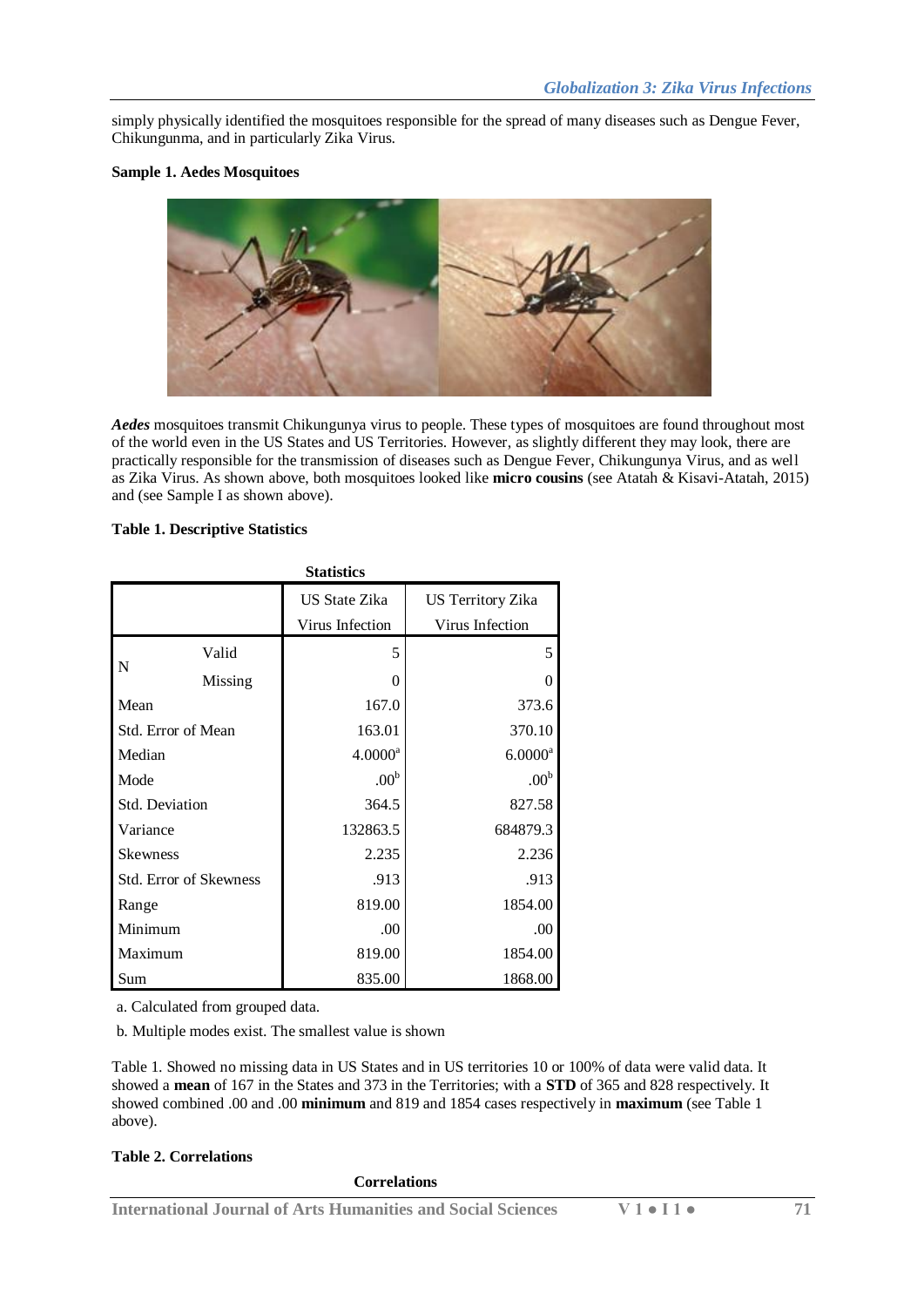# *Globalization 3: Zika Virus Infections*

|                                             |                            | <b>US State Zika</b><br>Infection | <b>US</b> Territory<br>Zika Infection |
|---------------------------------------------|----------------------------|-----------------------------------|---------------------------------------|
|                                             | Pearson Correlation        |                                   | $-.254$                               |
| <b>US State Zika Infection</b>              | $Sig. (2-tailed)$          |                                   | .680                                  |
|                                             | N                          |                                   | 5                                     |
|                                             | <b>Pearson Correlation</b> | $-.254$                           |                                       |
| US Territory Zika Infection Sig. (2-tailed) |                            | .680                              |                                       |
|                                             | N                          |                                   |                                       |

Table 2. Showed a 1 or 100% **Pearson Correlation** US States while US Territories showed -.254 or -254% **Pearson Correlation** and the Sig (2. Tailed) were .680 and .680 respectively which were significantly > 0.05 or < .95% which showed a **profound statistical significant differences** between the data in **2-tailed set sig** (see Table 2 above).

# **Table 3. US States Zika Virus Infections Cumulative Frequencies**

|       |                          | Frequency | Percent | Valid Percent | Cumulative |  |  |  |
|-------|--------------------------|-----------|---------|---------------|------------|--|--|--|
|       |                          |           |         |               | Percent    |  |  |  |
| Valid | locally Acquired         | ı         | 20.0    | 20.0          | 20.0       |  |  |  |
|       | Lab Acquired             |           | 20.0    | 20.0          | 40.0       |  |  |  |
|       | Guillain-Barre Syndrome  |           | 20.0    | 20.0          | 60.0       |  |  |  |
|       | <b>Sexually Acquired</b> | ı         | 20.0    | 20.0          | 80.0       |  |  |  |
|       | <b>Travel Acquired</b>   |           | 20.0    | 20.0          | 100.0      |  |  |  |
|       | Total                    | 5         | 100.0   | 100.0         |            |  |  |  |

#### **US States Zika Virus Infections**

Table 3. Showed 100% **cumulative percent frequencies** which indicated 100% validity in data in US States with no missing data (see Table 3 above).

#### **Figure 4. US Territories Zika Virus Infections Cumulative Frequencies**

**US Territories Zika Virus Infections**

|       |                          | Frequency | Percent | Valid Percent | Cumulative |
|-------|--------------------------|-----------|---------|---------------|------------|
|       |                          |           |         |               | Percent    |
| Valid | sexually Acquired        |           | 20.0    | 20.0          | 20.0       |
|       | <b>Sexually Acquired</b> |           | 20.0    | 20.0          | 40.0       |
|       | Gullain-Barre Syndrome   |           | 20.0    | 20.0          | 60.0       |
|       | Gullain-Barre Syndrome   |           | 20.0    | 20.0          | 80.0       |
|       | Locally Acquired         |           | 20.0    | 20.0          | 100.0      |
|       | Total                    | 5         | 100.0   | 100.0         |            |

Table 4. Also showed 100% **cumulative percent frequencies** which indicated 100% validity in data in US Territories with no missing data (see Table 4 above).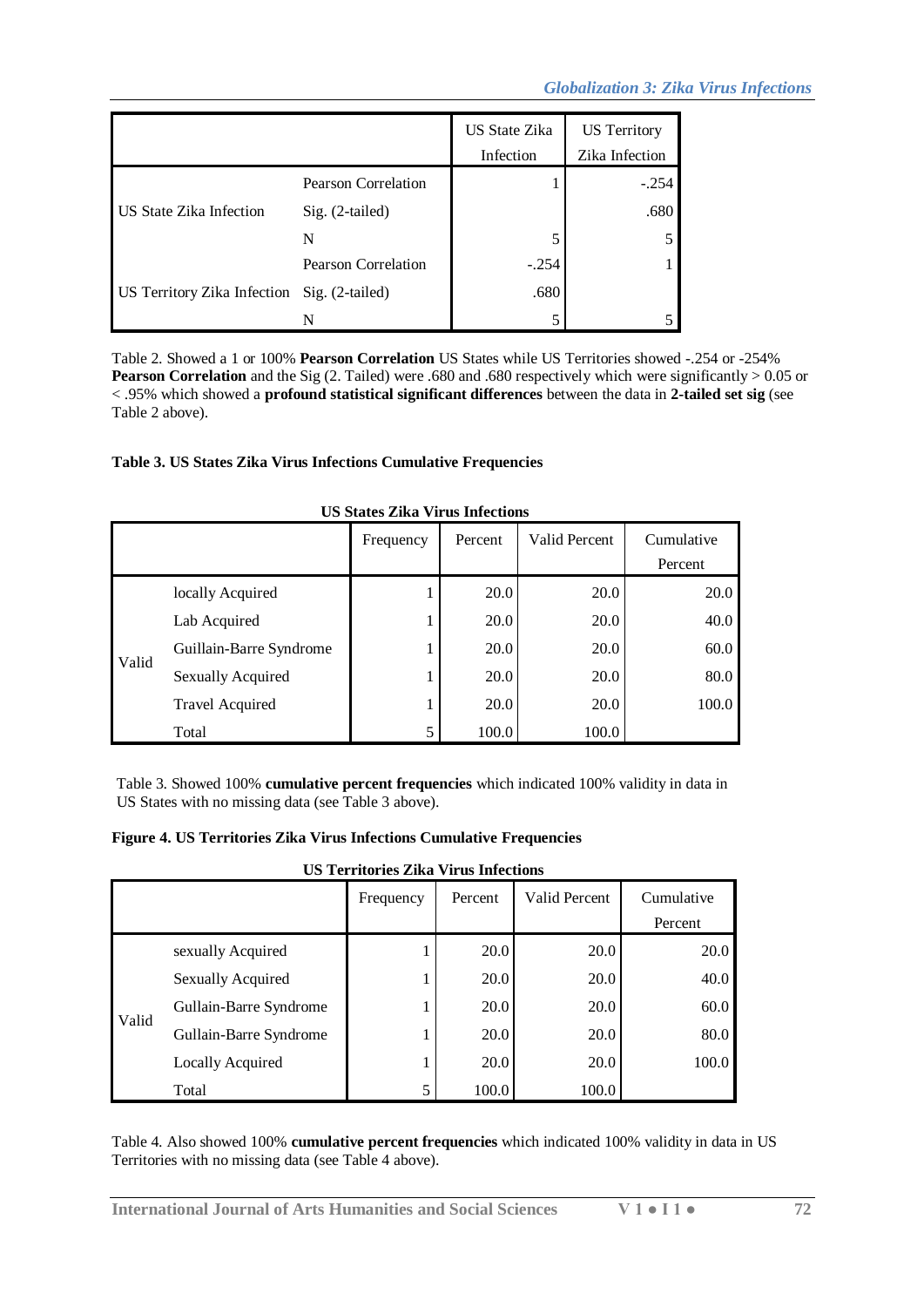#### **Figure 5. One-Sample Statistics**

| <b>One-Sample Statistics</b>                   |  |        |        |        |  |  |  |
|------------------------------------------------|--|--------|--------|--------|--|--|--|
| Std. Deviation<br>N<br>Std. Error Mean<br>Mean |  |        |        |        |  |  |  |
| <b>US State Zika Virus Infection</b>           |  | 167.00 | 364.50 | 163.01 |  |  |  |
| <b>US Territory Zika Virus</b>                 |  | 373.60 | 827.57 | 370.10 |  |  |  |
| Infection                                      |  |        |        |        |  |  |  |

Table 5. Showed **mean** of 167 and 373.6 respectively and **STD** of 364.5 and 827.6 respectively (see Table 5 above).

# **Figure 6. One-Sample Test**

| <b>One-Sample Test</b>                   |                                                            |    |         |            |            |         |  |  |
|------------------------------------------|------------------------------------------------------------|----|---------|------------|------------|---------|--|--|
|                                          | Test Value $= 0$                                           |    |         |            |            |         |  |  |
|                                          | df<br>95% Confidence Interval of the<br>Sig. $(2-$<br>Mean |    |         |            |            |         |  |  |
|                                          |                                                            |    | tailed) | Difference | Difference |         |  |  |
|                                          |                                                            |    |         |            | Lower      | Upper   |  |  |
| US State Zika Virus Infection            | 1.024                                                      | 4  | .364    | 167.00     | $-285.59$  | 619.59  |  |  |
| <b>US Territory Zika Virus Infection</b> | 1.009                                                      | 4. | .370    | 373.60     | $-653.97$  | 1401.17 |  |  |

Table 6. Showed a (**df) Degree of Freedom** was 4 respectively; **Sig (2. Tailed)** .364 and .370 respectively, and **lower Confidence Interval of the Difference** was -.286 versus -.654 (see Table 6 above).

**"Fig." 1. US States Zika Virus Infections**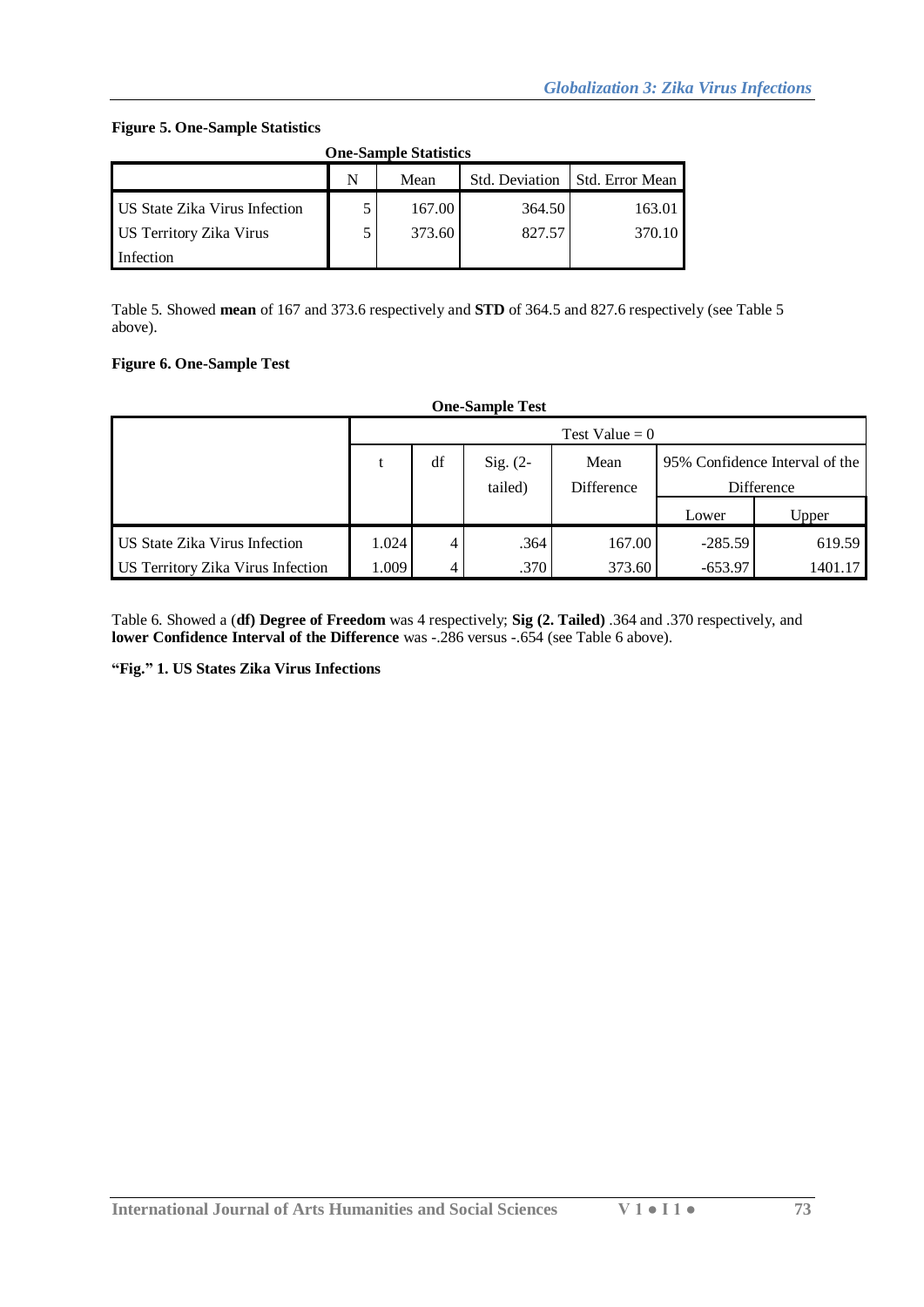

"Fig." 1 indicated a **mean** of 167.00, the **SD** of 364.51, and **N**=5 no missing number but there was a **significant statistical gap** between 0 to 200 and 800 to 1000 in travel and locally reported cases in US States **data distribution** (see "Fig." 1).

**"Fig." 2 US Territories Zika Virus Infections**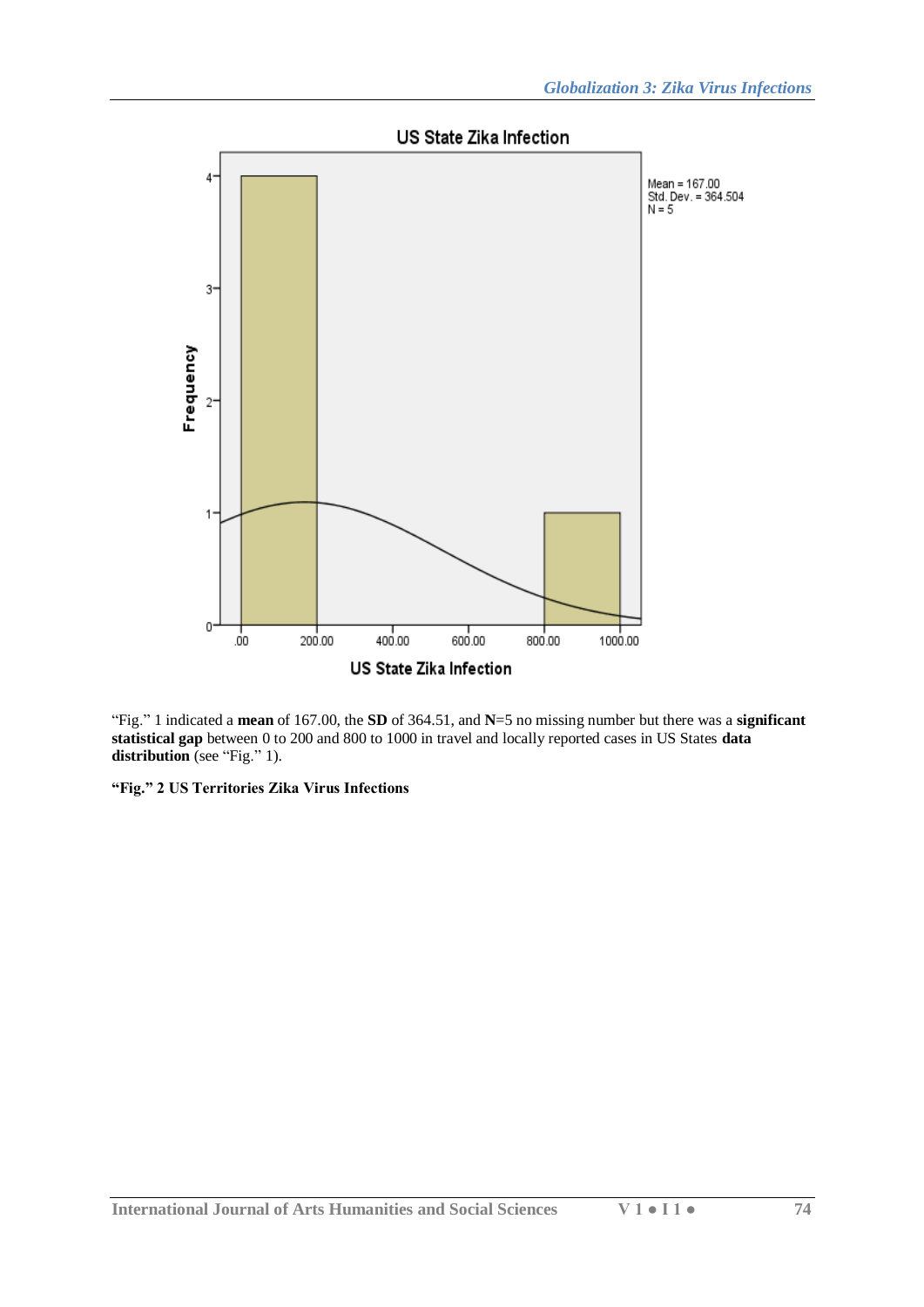

"Fig." 2 indicated a **mean** of 373.60.00, the **SD** of 827.57, and **N**=5 no missing number but there was a **significant statistical gap** between 0 to 500 and 1500 to 2000 in travel and locally reported cases in US Territories data distribution (see "Fig." 2).

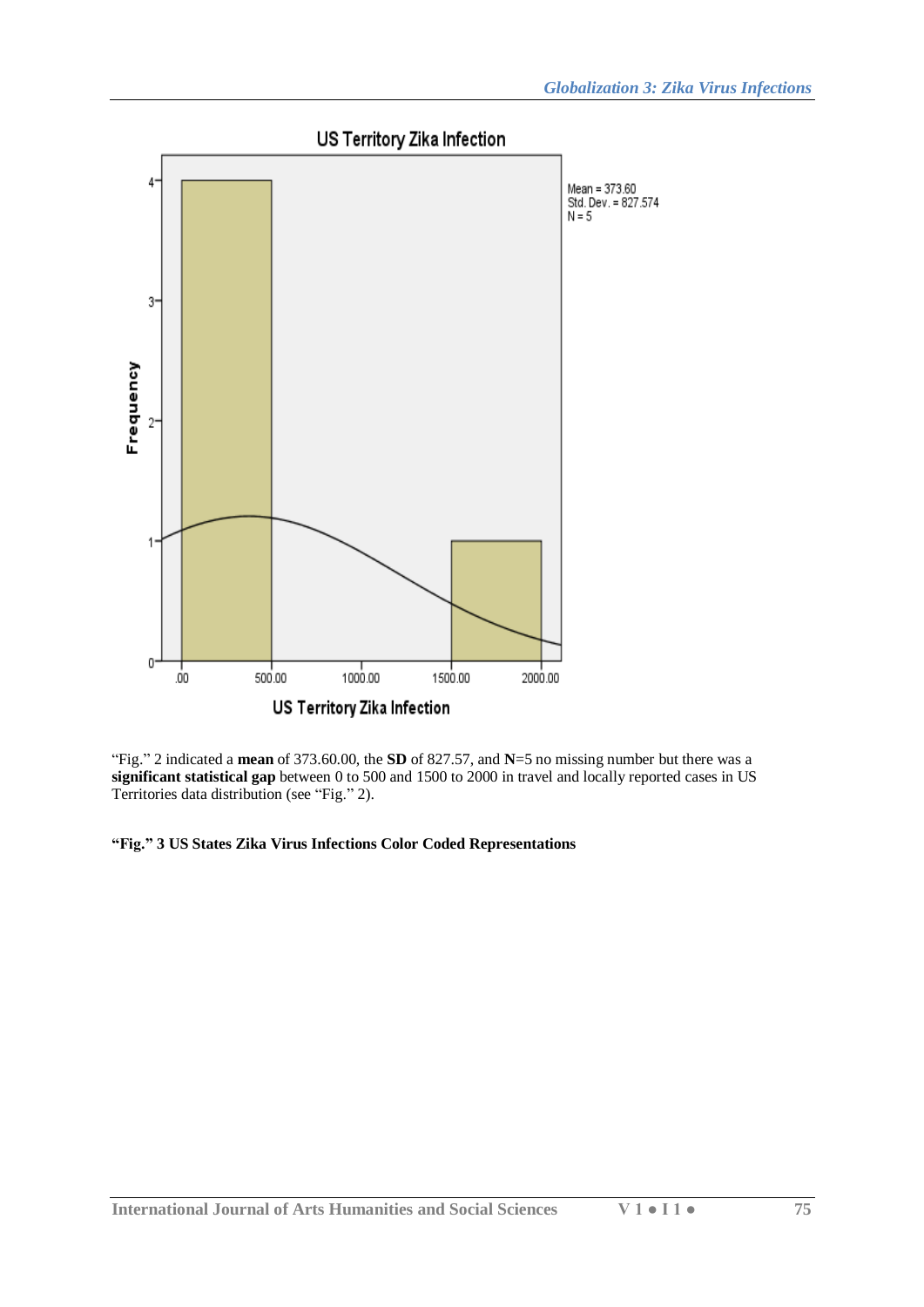

"Fig." 3 indicated a distributed color coded data in the **US States** Zika Virus infections (see "Fig." 3)



# **"Fig." 4. US Territories Zika Virus Infections Color Coded Representations**

"Fig." 4 indicated a distributed color coded data in the **US Territories** Zika Virus infections (see "Fig." 4)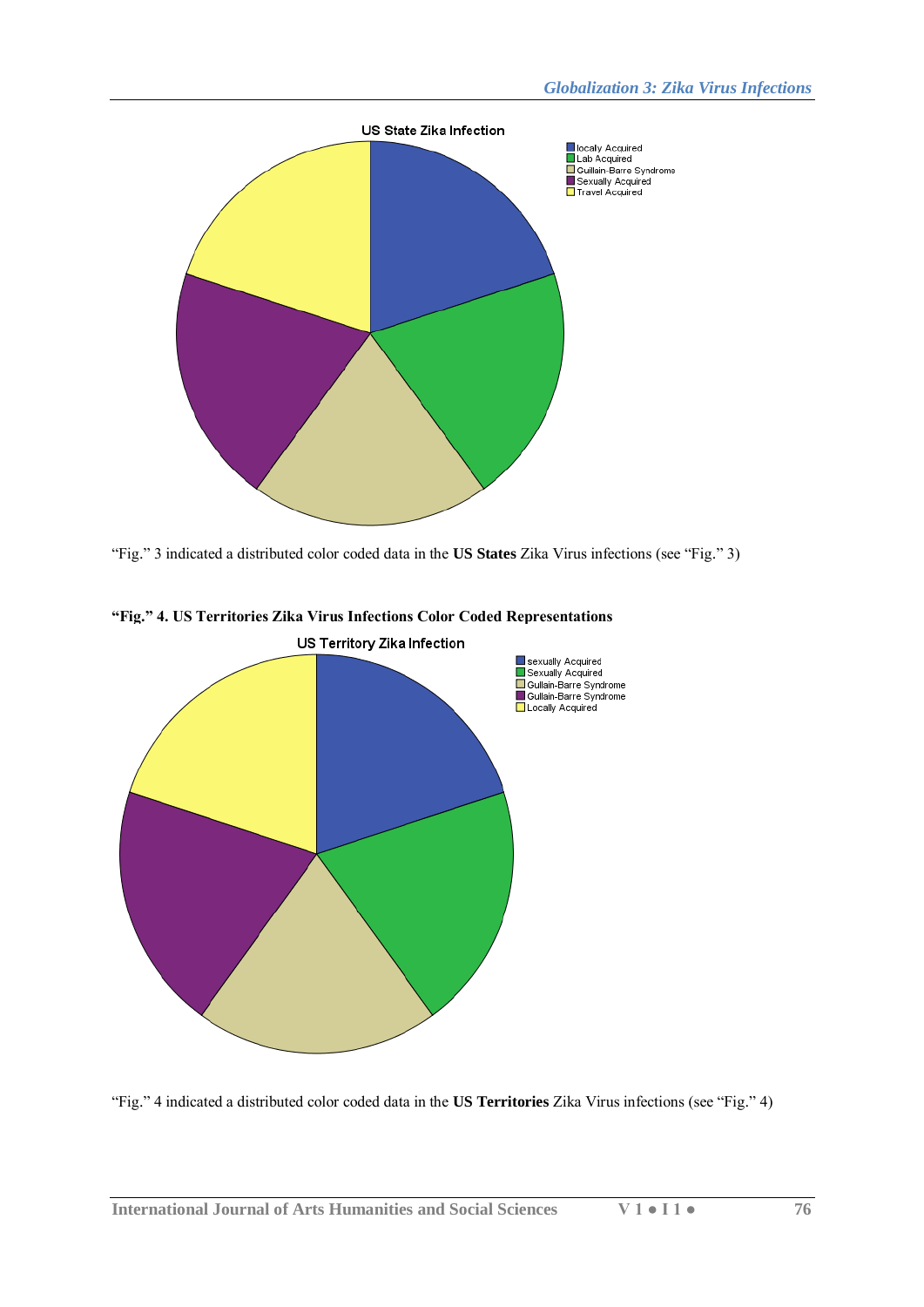# **VII. Results of the Study**

This study found several issues associated with globalization and Zika Virus infections in January to June 30, 2016 in the two identified cluster areas. These areas were **US States and US territories** with an exception to the **CCA areas of Brazil.** The study found that of the 835 cases reported in the US States, 0 out 835 or 0% were reported as locally acquired mosquito-borne cases and 819 out of 835 or 98.1% were reported as travelassociated cases. Also, 1 out of 835 or 0.0012% was reported as laboratory acquired cases. Additionally, 11 out of 835 or 0.0132% was reported as sexually transmitted cases and 4 out of 835 or 0.0048% was reported as Gullain-Barre syndrome cases (see Tables 1 to 4; & "Fig." 1 to 4).

Contrarily, in the **US Territories,** 1854 out of 1868 or 99.3% were reported as locally acquired Zika Virus infections. At the same time, 6 out of 1868 or 0.0032% were reported as travel-associated cases and 1 out of 1868 or 0.0005% was reported as sexually transmitted case. Additionally, in the US Territories, 0 out of 1868 or 0% was reported as laboratory acquired case and 7 out of 1868 or 0.0037% were reported as Guillain-Barre syndrome (see Tables 1 to 4;  $&$  "Fig." 1 to 4 above).

Finally, in a One-Sample statistically test conducted, the study found a **profound statistical significant differences between US States and US Territories when dealing with 2016 Zika Virus infections.** The statistical variances were fundamentally significant as well; and the **Sig (2-tailed) test** showed .364 and .370 which **were overwhelmingly > .05 or 95% mean differences were 167.00 and 373.60 respectively.** Most significantly, the study found a 95% Confidence Interval of the Difference at -285.00 and -634 respectively at the lower level end and 619.6 and 1401.2 at the upper level end (see Table 5 & 6). In summary, the study found **a 1 or 100% positive correlation between globalization and Zika Virus infections** in the **US States** and a **negative correction between globalization and Zika Virus at -.254 in the US Territories** (see Table 2 above).

#### **VIII. Statistical Analyses of the Study's Findings**

As pinpointed above, this study hypothesized two major hypotheses which were;

- **1.** Does globalization (Global Village Mentality) has any correlation with Zika Virus infection?
- **2.** What are the motivating factors behind the correlation between globalization and Zika Virus infection?

The study found that majority of the reported Zika Virus infections in the **US States** were **Travel-associated from the Critical Community Areas (CCA), precisely 819 out of 835 or 98% cases.** During the same time, the study found that majority of the reported Zika Virus infections in the **US Territories were locally acquired cases.** This means that there was a positive association/relationship correlation between globalization and Zika Virus infection because those who travelled from the US States to or close to the investigated CCA were infected with Zika Virus **(verification of hypothesis 1).** Also, those in the **US Territories** who were relatively closer to the investigated CCA were **locally infected** with Zika Virus at the rate of 1854 or of 1868 or 99%. **To simply sum, travel "importation and transportation", localization, and sexually transmitted infections were the motivating factors between the correction between globalization and Zika Virus (verification of hypothesis 2).** Therefore, the study found that there was a strong relationship/association correlation between globalization and Zika Virus infections as travelling and sexually transmitted implications were the primary motivating factors between globalization and Zika Virus infections. Due to these confirmations, the study rejected the **Null Hypothesis** *H***01:** that there was no correlation between globalization (Global Village Mentality) and Zika Virus infections and the study accepted the **Alternative Hypothesis** *H***11:** that there was a direct correlation between globalization (Global Village Mentality) and Zika Virus infections (see Tables 1 to 6 & "Fig." 1 to 4) for the confirmations verification.

During the completion of this study's statistical data analyses, we found that 162 out of 820 or 20% of the Zika Virus infections was reported in Florida State attributed to Travel-associated cases. At the same time and the same associated reason, New York State reported 198 out of 820 or 24% while the state of Texas reported 42 out of 820 or 5% of the cases. California reported 52 out of 820 or 6% of the travel acquitted cases. At the same time, 0 out of 820 or 0% was reported in all US States associated with locally acquired Zika Virus infections cases. However, Florida, New York, California, and the state of Texas collectively combined reported **454 of 820 or 55.4% of all travel acquired Zika Virus infections in US States.** These findings indicated that the states of New York, Florida, California, and Texas are negatively positioned perfectly to become the **future US**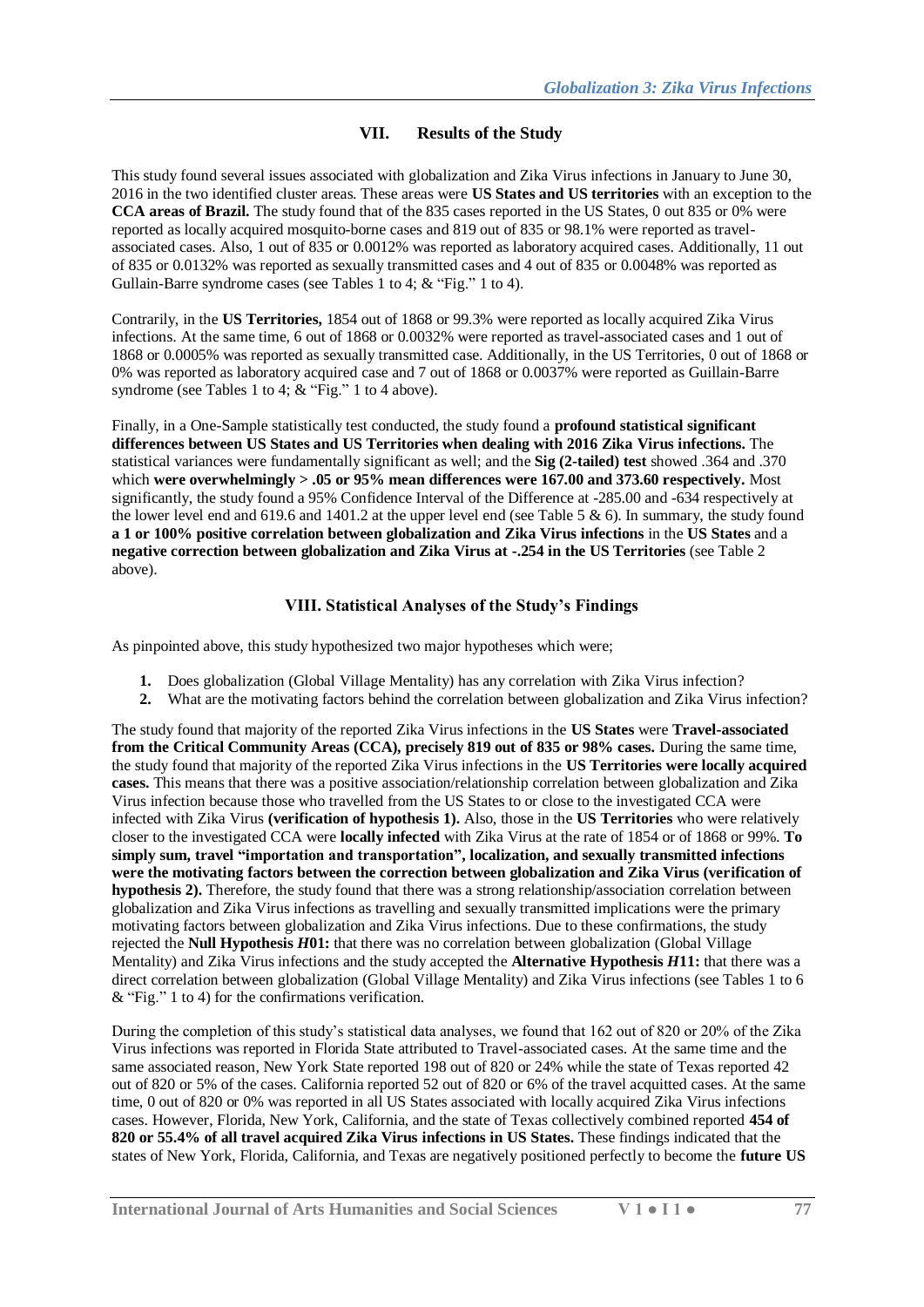**States Critical Community Areas (CCA)** that public health and public policy administrators need to be concerned about in the **US States.**

At the same time in **US Territories**, American Samoa reported 0 out of 6 or 0%, Puerto Rico reported 5 out of 6 or 83%, and US Virgin Islands reported 1 out of 6 or 17% of travel acquired Zika Virus Infections. However at the same time in the US Territories Puerto Rico reported 1804 out of 1854 or 97% of all locally acquired Zika Virus infection cases. American Samoa and US Virgin Islands accounted for the remaining 3% cases. These findings indicated that in the **US Territories, Puerto Rico is negatively positioned perfectly to become the new US Territories Critical Community Area (CCA) to be concerned about in the future to come. Overall, the study found an overwhelming statistical significant differences between those who acquired Zika Virus due to travelling to or closer to CCA in US States and those who acquired it locally at home in US Territories.** In summation, the states of **New York, Florida, California, and Texas were well positioned to be the next US States CCA; while the Territory of Puerto Rico was perfectly positioned to become the US Territories CCA in the future to come.**

From a medical, bio statistics, and environmental standpoint, it has been established that microcephaly is responsible for the immediate side effects of the birth of children with micro or small skull and brain, damaged skull or drain, neurologically damages, stillborn with the defined characteristics, and small body in new born babies. It was also established that early Zika Virus infections of the placenta during the first trimester led to microcephaly or small/brain which later than first trimester's infections led to birth to children with normal skulls but with unusually small bodies known as Micronesia state (see Duffy et al., 2009; ECDC, 2016). Nonetheless, the metamorphosis of Zika Virus on unborn child at second and third trimesters is still under investigation. Also, it has also been established by the medical practitioners that the overall statistical expectation of the condition to be as minimum as possibly. But intriguingly, this Zika Virus outbreak in Brazil was way higher than statistical normalcy; hence the concerns. Usually in a case as such, the public health scholar-practitioners are faced with the task and responsibility of providing critical answers to the **Why, Where, and When (3Ws)**. The answers are as followed. **Why:** This study found that there was a **direct correlation** between Zika Virus and microcephaly which was higher than its normal expectation. **Where:** The study found that Brazil was/is the current CCA, but however, **New York, Florida, Texas, and California** are runner-ups for the **possibly future CCA in US States** and **Puerto Rico** stood alone in **US Territories** as the **undisputed runner-up to be the future CCA.** Those **US States** that accounted 3% to 4% in travel acquired related Zika Virus such as **Georgia, Maryland, Massachusetts, Pennsylvania, and Virginia** are likely to join the forum of the future CCA. Interestingly, **these identified US states posed a higher marginal propensity in becoming the future CCA as compared to others** US states. **When:** This epidemic was initially noticed possibly in early 2015 and internationally showcased itself in January 2016 and possibly beyond.

Generally, these findings fell under the premises of **Social Construction and possibly the Reconstruction of the Ideology of Reality Theory** because for almost 70 years, Zika Virus was neglected by the western world and its recent outbreaks are disturbing (Berger & Luckmann, 1966)**.** Possibly, it may be a **complex classical definition of social reengineering**. Therefore, the importance of these statistical findings of this study serve as **a yardstick, threshold, or benchmark** for public health officials, public health policymakers, and public health scholar practitioners to implement immediate and accelerated preventive intervention methodologies as to prevent out of control future quagmires when dealing with Zika Virus infections.

# **IX. Implications of the Study**

Similarly to previous study which also investigated globalization's roles in the spread of contagious diseases such as measles, this quantitative research study shed three major lights as implications for the world to address today and tomorrow to come. First, this research study showed that the days of allowing certain diseases such as tropical diseases like polio, dengue fever, and particularly Ebola to be fully neglected, are over (see Atatah & Kisavi-Atatah, 2015; 2016). This is the case because old but newer phenomenon such as globalizations "Global Village" actually accelerates the spreading of such diseases from regions to regions like wild fires. Secondly, the world should realize that as previously echoed by historic intellectual psychologists and prophets in the past, "We are all tied together as one inescapable network; that whatever touches one directly, touches the rest us indirectly eventually" (Dr. Martin Luther King, Jr. 1963-1968, personal communication) (see Atatah & Kisavi-Atatah, 2015; 2016) because Ebola is closer to you than you imagined. And so is Zika Virus infections. However, Zika Virus came with some unknown long-term humanistic side effects known as microcephaly effects on newly born children.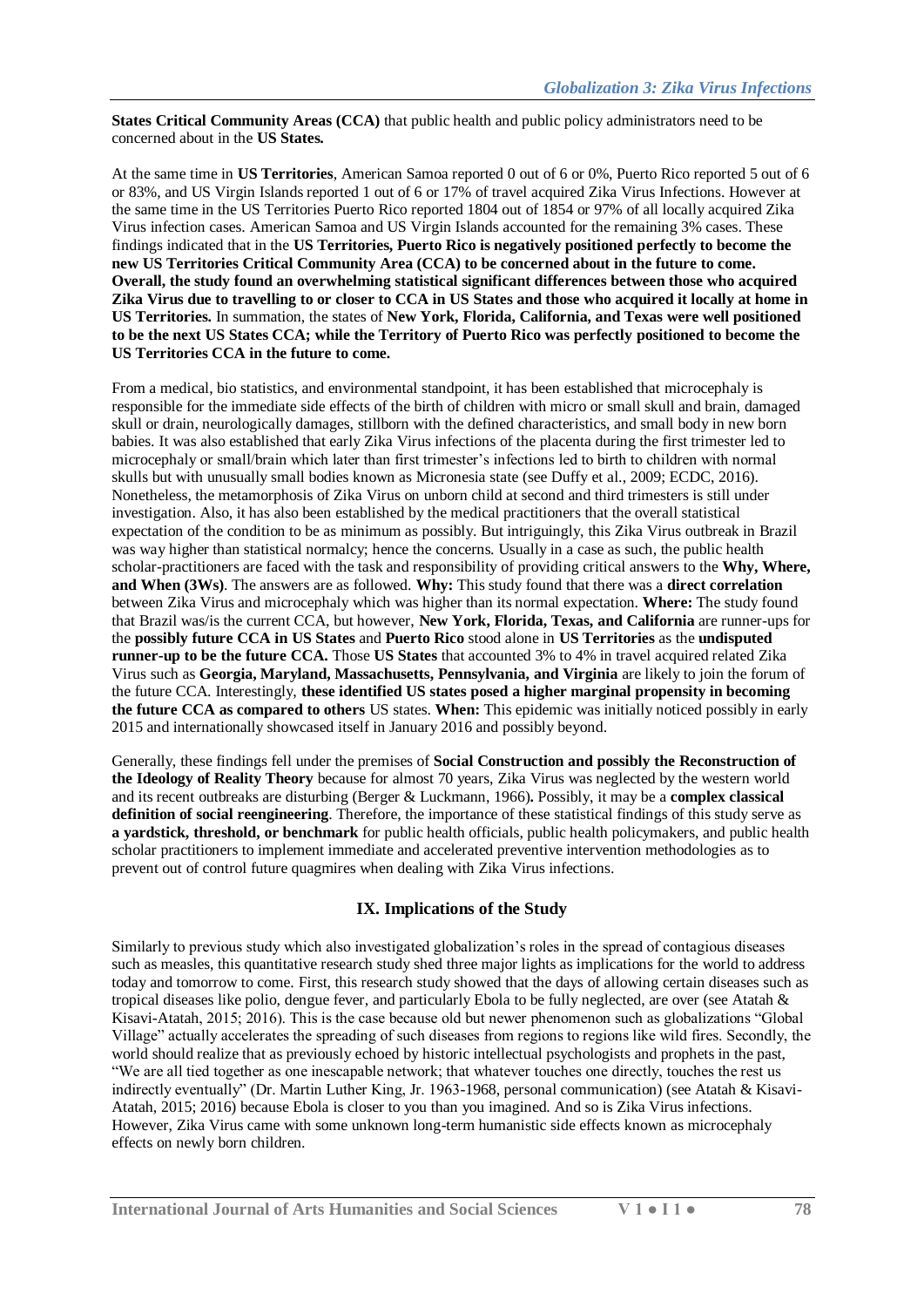While microcephaly is not new to medicine; however, it is new to medicine worldwide that today Zika Virus carriers' mosquitoes can now transmit it into the human body system in 2015 and 2016. This is a new quagmire in than hands of public health officials, public policies officials, politicians, WHO, CDC, and all public administrators worldwide to tackle. It is a quagmire because if mosquitoes can carry and transmit Zika Virus infections into humanistic body system which could result to innocent unborn babies to be death or doomed at birth that is nothing but a quagmire. Also, if a man who has been unknowingly came in contact with these mosquitoes but can sexually transmit or infect the Zika Virus to an unborn child, this is yet again a super quagmire. As reported by CDC in 2016, in the worst affected region of Brazil approximately 1% of newborns are suspected of microcephaly. Therefore, the implications of the study findings are overwhelming and the metamorphosis of Zika Virus short-term, midterm, and long-term humanistic born and unborn babies' effects remained unknown due to its infantry stage of investigation. Finally, the implication of the findings of this study should serve as a **yardstick** for public health policies decision makers on the possible effective, efficient, and proficient ways on revisiting originally tropically neglected diseases in particularly Zika Virus.

# **X. Discussion and Conclusion**

In summation as previously emphasized by Atatah and Kisavi-Atatah (2016), "this comprehensive research study made it possible to look into a historic phenomenon of globalization "Global Village" inputs in the spread of tropical neglected diseases from one region to another. This study shows that factors such as exportations and importations of goods and human encourage the spread of tropical neglected diseases particularly Ebola from one region to another expeditiously (p. 9). And so is Zika Virus in 2015 and 2016. It is a fact that Zika Virus has become a matter of debate from region to region. First, in the Americans regions, Zika Virus is still defined as a tropical disease and a tropical problem to address.

In fact, in the US, Zika Virus has been seen as a world epidemic by CDC and WHO and it should be taken seriously. CDC and WHO have dedicated their efforts in stamping out Zika Virus infections worldwide but it is has become politics or business as usual. For example, in the US President Obama requested 2 billion dollars to fight Zika Virus outbreak. Interestingly, US Congress headed by the Republican Party has objected to the President's request. Also, recently CDC has found out that the effects of Zika Virus only occur to pregnant women in their first trimester of pregnancy. However, the conclusiveness of this founding remains unknown due to the possibly unknown incoming metamorphosis of Zika Virus. In summary up, this study emphasized that Zika Virus should and must be taken seriously at its infantry stage before it becomes a **systematic quagmire** that could decimate our future children. As stressed by President Obama in 2016 to simply paraphrase "We have the choice to tackle Zika Virus infections upfront or to address it from rear-end in the future to come" (personal communication). Interestingly, that is the future outlooks of Zika Virus infections in 2016 and possibly beyond worldwide as stipulated by Atatah and Kisavi-Atatah (2016) as "the paradigm of life."

In the final analysis, this study shed some positive and negative lights for the world to tackle. On a **positive note,** this study underscored the factual truth by pointing out the **possibilities of the improbabilities** that if you travel to the CCA and overly get exposed to certain mosquitoes you may be Zika Virus infected at possibly 100% rate. Essentially, the study suggests that unneeded and unnecessary travels plans or trips to the CCA are not highly recommended at this critical time. However, on a **negative note,** this study shed some lights on the **improbabilities of the possibilities** that the years of neglected metamorphosis of a previously known to be harmless mosquitoes had created symmetrically a **severe threats to our innocent born and unborn babies in US States, US Territories, Brazil, and possibly beyond.** Also, on additional negative notes, the study pinpointed that it is possible to sexually transmit Zika Virus infection to partners; with some decimating lifetime side effects on our unborn and newborn babies. Therefore, **the lessons learned and the insights gained from this study should eventually bring some positive social changes to all the born and unborn children** in US States, US Territories, Critical Community Areas (CCA) of Brazil, and possibly worldwide.

# **XI. Recommendations of the Study**

There is no significant differences between this study's recommendations as previously outlined by Atatah and Kisavi-Atatah (2015 & 2016, pp 10-11) when addressing Measles, Dengue Fever, and Ebola. However, these recommended pinpointed some different fundamental twigs.

Therefore, the recommendations of this study are as followed:

# **A. Tropical Regions Zika Virus CCA**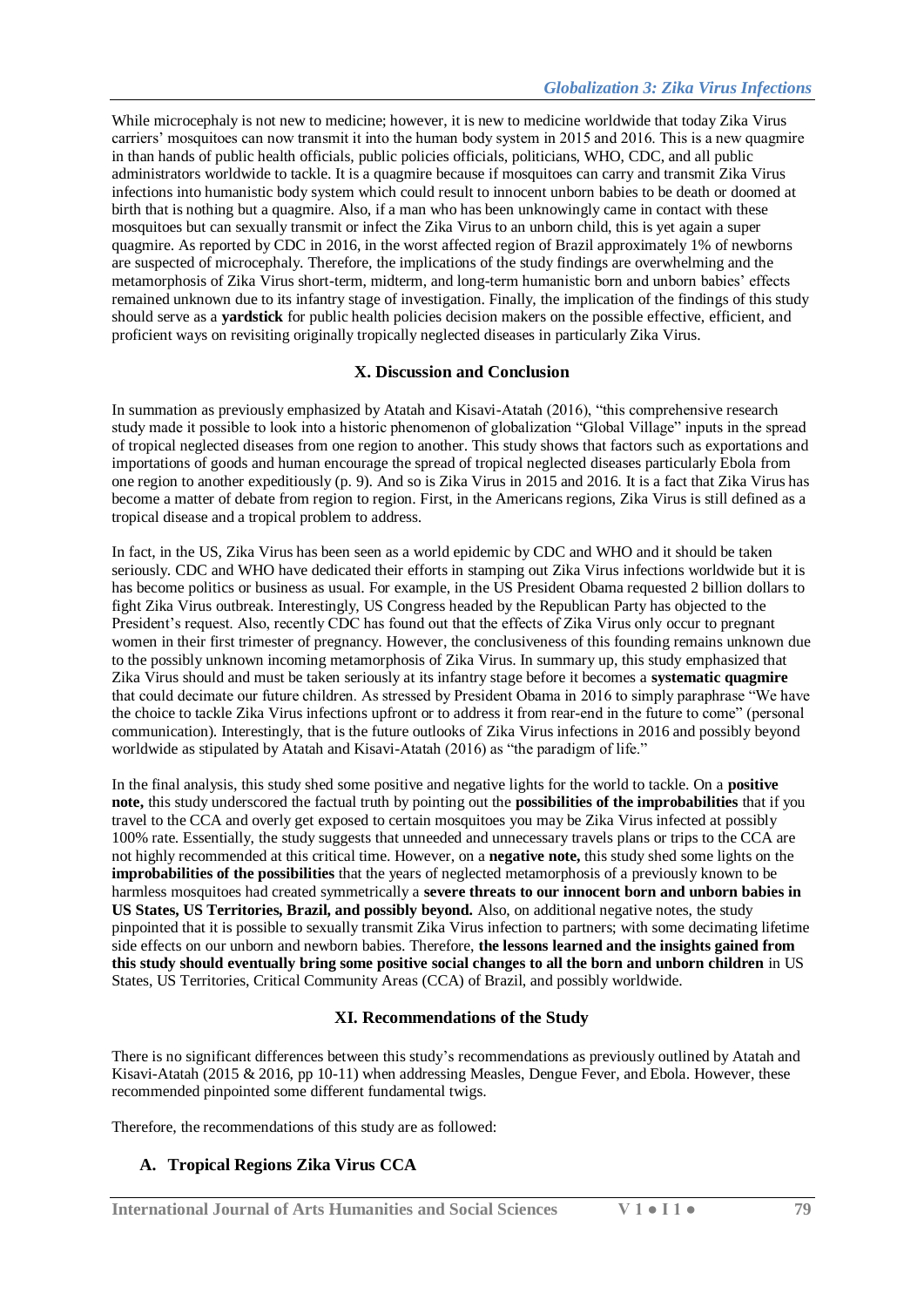- 1. First, it should be noted that tropical neglected diseases such as Zika Virus like others are common in the tropical regions CCA; and, tropical regions public health officials and public policymakers should develop better systematic ways in addressing them repeatedly; instead of waiting until they become epidemics or possibly quagmires.
- 2. Tropical regions CCA leaderships should be self-sufficient; instead of being repeatedly reliant on the rest of the world to rescue them from tropical diseases they can successfully tackle themselves.
- 3. Also, tropical regions CCA should find ways to develop and implement resources for the regions; and, they should stay away from "dreadlock corruptions mentalities" that have plagued tropical regions for centuries.
- 4. Tropical regions in critical community areas (CCA) should and must improve on their overall environmental as to reduce the spread of tropically neglected diseases such as Zika Virus, Measles, and Dengue Fever among others, which are overwhelmingly sustainable by mosquitoes in poor sanitary and unclean environments such as the current CCAs.
- 5. In relationship Zika Virus among others, Tropical Regions should and must clean up their acts by cleaning the environments that make it possible for all breeds of mosquitoes to flourish as they transmit their deadly viruses.
- 6. Women within the reproduction age and who are looking forward to having children, please, stay away from outsides, use some mosquitoes' repellants sprays, and exercise at homes or in the gyms if you have to it.

# **B. Other Regions Western World Zika Virus**

- 1. Other regions especially western world should know that the impacts of globalization (Global Village Mentality) makes tropically neglected diseases such as dengue fever, malaria, and particularly Zika Virus closer to their homes, than they ever anticipated.
- 2. Secondly, other regions should understand that whatever happens in the tropical regions can easily mushroom tropically; and resurface in other regions symmetrically; instead of systematically and Zika Virus is yet another critical example of such.
- 3. CDC should continue to develop and implement international public health policies that can eventually bring some positive social changes to the rest of the world prior to becoming epidemics; regardless of their locations. Essentially, CDC should find ways in be more inclusive with foreign experts who are domestically more familiar with tropical diseases such as Zika Virus' metamorphosis instead pf being exclusive.
- 4. Also, charity organizations should find better ways of financially sponsoring developments and implementations of assistances without allowing such resources to end up in the hands of corrupt tropical leaderships. As such, positive collaboration is a must in achieving success when dealing with Zika Virus
- 5. Finally, other regions in particularly tropical regions in general should understand that Zika Virus is a mosquito borne disease and it can be sexually transmitted, but it has no effective vaccination. As such unnecessary travels or trips to the current CCA is not recommended at this time.
- 6. Well it has been suggested that spraying mosquitoes is a must for the western world, the study suggests that environmentally and humanistic friendly chemicals must be used as to minimize for cumulative effects' outcomes.
- 7. Women within the reproduction age and who are looking forward to having children, please, stay away from outsides, use some mosquitoes' repellants sprays, and exercise at homes or in the gyms if you have to it (same as #6 above Tropical Regions of CCA).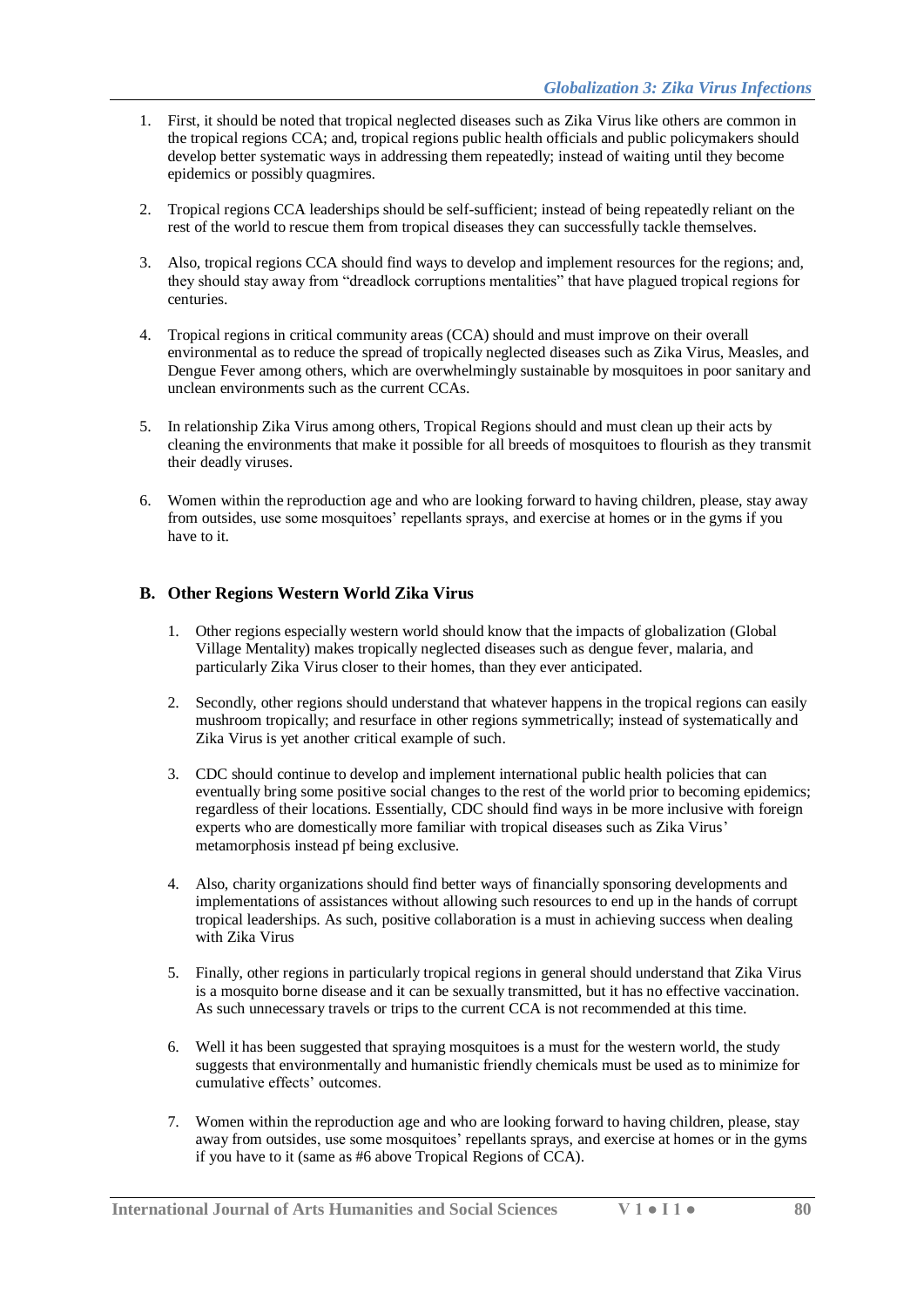# **C. Pharmaceutical Companies**

- 1. Pharmaceutical companies should understand that Zika Virus was initially discovered in 1947 and since then, no vaccine or medication efforts had been initiated.
- 2. Pharmaceutical companies should understand that instead of holistically operating on for-profit only singularly, periodic philanthropic approaches other companies have implemented worldwide, which are always effective, efficient, and proficient across the board and pharmaceutical companies should come to the charities' drawing board worldwide. Above all, they could learn some lessons from the endless works of philanthropists such as **The Clinton Foundation** and not to mention **Bill and Melinda Gate Foundation** because the records showed that the more they donate to the needy efforts, the more interpersonally satisfied and sustainable they become.
- 3. Finally, Pharmaceutical companies should also understand that since EBOLA's outbreaks in 2014 and 2015, endless philanthropists worldwide have donated hundreds of millions of dollars to assist humanistic Ebola's survival sustainability goals; and, the pharmaceutical companies should take advantage of the process at hand financially because Zika Virus of 2015 and 2016 outbreak is yet another public health issue that threatens the world.
- 4. Recently, **United States President Barrack Obama just allocated approximately 80 million dollars to vaccine development efforts as to control the spread of Zika Virus infections.** However small it may be in terms of profitability, the pharmaceutical companies should know that whichever company has the initial breakthrough; it should systematically financially benefit to all others handsomely, in the near future to come as the donations grow.

# **XII. Acknowledgement**

We want to use this opportunity to thank **"University of Phoenix Houston Campus Colloquium Research Drive"** which has motivated this study. We also want to thank the UOP's Campus College Chair, Colloquium academics leaders, administrators, committee, and team members for encouraging collaborative holistic participations in research studies; which should be fundamentally intriguing and eventually helpful to society as a whole.

We used this opportunity to thank our **(Bio Statistician) Mrs. Mudia Judy Ukpede (MSN, RN, and MBA)** who extracted the data daily from CDC, cleaned them up, maintained them; and got them ready and loaded into **SPSS Version 21** statistical analyses software**. Her works and accuracies in data management are highly appreciated as co researcher and it cannot be overstated.** 

#### **XIII. Conflict of Interest**

We shared no conflict of interests in this study; because it was collectively, collaboratively, and financially selfsupported by the researchers.

#### **References**

- [1] Atatah, P.E. and Kisavi-Atatah, C.W. (2015) Globalization: Revisiting Neglected Tropical Diseases Such as Malaria and Measles. *Open Journal of Social Sciences*, **3**, 45-56. <http://dx.doi.org/10.4236/jss.2015.311007>
- [2] Atatah, P.E. and Kisavi-Atatah, C.W. (2015) The Paradigm of Life. Unpublished.
- [3] Atatah, P.K. and Kisavi-Atatah, C.W. (2016) Globalization 2: Revisiting Neglected Tropical Diseases Such as Polio, Dengue Fever, and in Particularly EBOLA. *Open Journal of Social Sciences*, **4**, 1- 13. http://dx.doi.org/10.4236/jss.2016.41001
- [4] Zasshi, Y. (1968). Impact Factors. *[Journal of the Pharmaceutical Society of Japan](https://www.researchgate.net/journal/0031-6903_Yakugaku_zasshi_journal_of_the_Pharmaceutical_Society_of_Japan) 88*(10):844 October 1968. Available at Impact Factor: 0.26 · DOI: 10.1136/bmj.1.5647.844-a · Source[: PubMed](https://www.researchgate.net/deref/http%3A%2F%2Fwww.ncbi.nlm.nih.gov%2Fpubmed%2F5752078)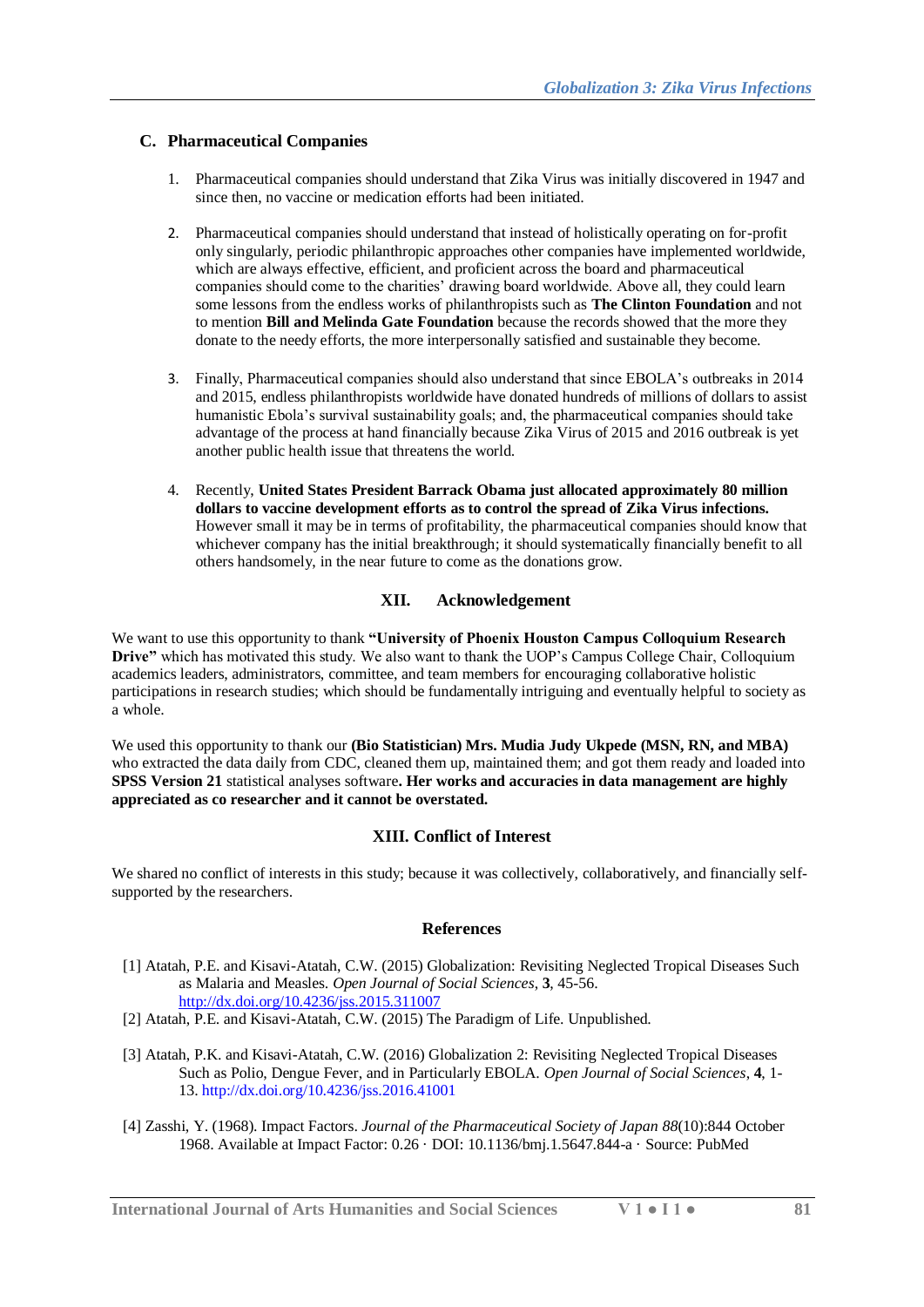- [5] CDC. (2016). Outbreak Chronology Ebola Virus Disease. Available at https://search.yahoo.com/yhs/search?p=Centers+for+Disease+Control+and+Prevention+%28CDC %29+2016%29.+Outbreaks+Chronology%3A+Ebola+Virus+Disease.+Available+at+http%3A%2F %2Fwww.cdc.gov%2Fvhf%2Febola%2Foutbreaks%2Fhistory%2Fchronology.html&ei=UTF-8&hspart=mozilla&hsimp=yhs-002
- [6] CDC. (2014). Cases of Ebola diagnosed in the United States. (2014). Available at http://www.cdc.gov/vhf/ebola/outbreaks/2014-west-africa/united-states-imported-case.html
- [7] CDC. (2016). Centers for Disease Control and Prevention (CDC) (2016). Zika Virus. Available at <http://www.cdc.gov/>
- [8] Centers for Disease Control and Prevention (CDC). (2016). Outbreaks *Chronology: Ebola Virus Disease.*  Available at http://www.cdc.gov/vhf/ebola/outbreaks/history/chronology.html
- [9] Higginbotham. (2014). Takeway from the Ebola Crisis:Don't be caught off Guard. Available at [http://blog.higginbotham.net/blog\\_post/takeaway-from-the-ebola-crisis-dont-be-caught-off-guard/](http://blog.higginbotham.net/blog_post/takeaway-from-the-ebola-crisis-dont-be-caught-off-guard/)
- [10] McKenna, M. (13 January 2016). *["Zika Virus: A New Threat and a New Kind of](http://phenomena.nationalgeographic.com/2016/01/13/zika-2)  [Pandemic".](http://phenomena.nationalgeographic.com/2016/01/13/zika-2) Germination. Retrieved 18 January 2016.*
- [11] Zika Virus Net.Com. (2016). Zika Virus. Available at<http://www.zikavirusnet.com/history-of-zika.html>
- [12] Caribbean Foundation Thompson Reuters "FACTBOX" (2016). *Zika Virus Spreads rapidly throughout Latin America and Caribbean. Available at* http://news.trust.org/item/20160122152242-yxsmt
- [13] Mitchell, C. (2016). "As the Zika virus spreads, PAHO advises countries to monitor and report birth [anomalies and other suspected complications of the virus"](http://www.paho.org/hq/index.php?option=com_content&view=article&id=11574%253A2016-as-the-zika-virus-spreads-paho-advises-countries-to-monitor-and-report-birth-anomalies-suspected-complications-of-virus&Itemid=1926&lang=en)*. www.paho.org. Retrieved 25 January 2016.*
- [14] Mitchell, C. (2016). ["PAHO Statement on Zika Virus Transmission and Prevention".](http://www.paho.org/hq/index.php?option=com_content&view=article&id=11605%253A2016-paho-statement-on-zika-transmission-prevention-&catid=8424%253Acontent&Itemid=0&lang=en)*www.paho.org. Retrieved 25 January 2016.*
- [15] Foy, B. D.; Kobylinski, K. C.; Foy, J. L. C.; Blitvich, B. J.; Travassos Da Rosa, A.; Haddow, A. D.; Lanciotti, R. S.; Tesh, R. B. (2011). ["Probable Non–Vector-borne Transmission of Zika Virus,](https://www.ncbi.nlm.nih.gov/pmc/articles/PMC3321795)  [Colorado, USA".](https://www.ncbi.nlm.nih.gov/pmc/articles/PMC3321795) *Emerging Infectious Diseases 17 (5): 880– 2. [doi](https://en.wikipedia.org/wiki/Digital_object_identifier)[:10.3201/eid1705.101939.](https://dx.doi.org/10.3201%2Feid1705.101939) [PMC](https://en.wikipedia.org/wiki/PubMed_Central) [3321795.](https://www.ncbi.nlm.nih.gov/pmc/articles/PMC3321795) [PMID](https://en.wikipedia.org/wiki/PubMed_Identifier) [21529401.](https://www.ncbi.nlm.nih.gov/pubmed/21529401)*
- [16] Enserink, M. (2011 April). ["Sex After a Field Trip Yields Scientific First".](http://www.sciencemag.org/news/2011/04/sex-after-field-trip-yields-scientific-first) *Science News. AAAS.*
- [17] Vogel, *G.* (December 2015). ["Fast-spreading virus may cause severe birth defects"](http://news.sciencemag.org/health/2015/12/fast-spreading-virus-may-cause-severe-birth-defects)*. Science News. AAAS. [doi](https://en.wikipedia.org/wiki/Digital_object_identifier)[:10.1126/science.aad7527.](https://dx.doi.org/10.1126%2Fscience.aad7527)*
- [18] Various. (June 2014). ["Etymologia: Zika Virus".](http://wwwnc.cdc.gov/eid/article/20/6/et-2006_article) *Emerging Infectious Diseases 20 (6): 1090. [doi](https://en.wikipedia.org/wiki/Digital_object_identifier)[:10.3201/eid2006.ET2006.](https://dx.doi.org/10.3201%2Feid2006.ET2006) [PMC](https://en.wikipedia.org/wiki/PubMed_Central) [4036762.](https://www.ncbi.nlm.nih.gov/pmc/articles/PMC4036762) [PMID](https://en.wikipedia.org/wiki/PubMed_Identifier) [24983096.](https://www.ncbi.nlm.nih.gov/pubmed/24983096)*
- [19] Globo. (2016). *["Caso de aborto confirma que zika consegue atravessar a placenta".](http://g1.globo.com/bemestar/noticia/2016/01/caso-de-aborto-confirma-que-zika-consegue-atravessar-placenta.html) Bem Estar (in Portuguese). globo.com. 20 January 2016.*
- [20] BBC. (2016). *["Brazil Zika outbreak: More babies born with birth defects"](http://www.bbc.com/news/world-latin-america-35368401)*. BBC. 2016.
- [21] Centers for Disease Control and Prevention. (CDC) (2016). Outbreaks *Chronology: Ebola Virus Disease.* Available at http://www.cdc.gov/vhf/ebola/outbreaks/history/chronology.html
- [22] Oliveira Melo, A. S.; Malinger, G.; Ximenes, R.; Szejnfeld, P. O.; Alves Sampaio, S.; Bispo de Filippis, A. M. (1 January 2016). ["Zika virus intrauterine infection causes fetal brain abnormality and](http://onlinelibrary.wiley.com/doi/10.1002/uog.15831/abstract)  [microcephaly: tip of the iceberg?".](http://onlinelibrary.wiley.com/doi/10.1002/uog.15831/abstract) *Ultrasound in Obstetrics & Gynecology 47 (1): 6– 7. [doi](https://en.wikipedia.org/wiki/Digital_object_identifier)[:10.1002/uog.15831.](https://dx.doi.org/10.1002%2Fuog.15831) [ISSN](https://en.wikipedia.org/wiki/International_Standard_Serial_Number) [1469-0705.](https://www.worldcat.org/issn/1469-0705)*